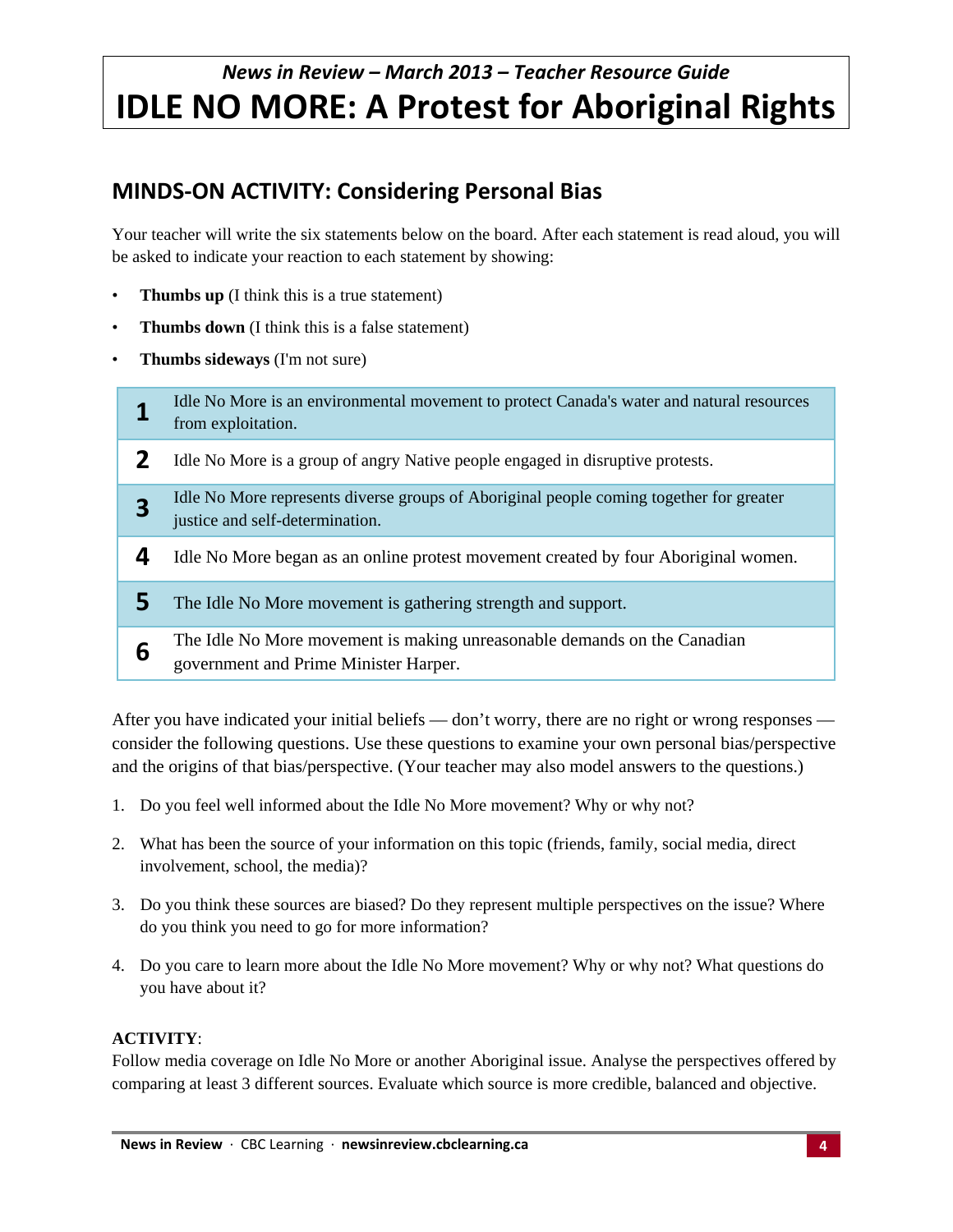

# **SETTING THE STAGE**

Idle No More was created by activists Nina Wilson, Sheelah Mclean, Sylvia McAdam and Jessica Gordon. In November 2012, these four women organized and led a teach-in in Saskatoon in response to the introduction of the omnibus bill C-45. The bill weakened environmental protection laws, in particular, laws protecting all of Canada's navigable waterways. The bill would limit the scope of protection to only a small number of waterways of considered important for navigation. Many of the waterways that would no longer be protected passed through First Nations lands. Many Aboriginal people feel that water is a special, even a sacred, resource that must be preserved for future generations. They felt the change in law jeopardized clean water in Canadian communities. They also felt that the government should have consulted with Aboriginal communities regarding the change in the law since it directly affects their lives.

Idle No More protests were timed to coincide with the beginning of a hunger strike by Chief Theresa Spence of Attawapiskat, Ontario and the announcement of her demands for a meeting with Prime Minister Harper and the Governor General to discuss Aboriginal rights.

An intense social media campaign was launched to gather supporters both in Canada and worldwide.

### **Aboriginal Identity and Terminology**

Aboriginal People have the right to choose how they identify themselves. Terminology regarding Aboriginal identity is complex and changes. The fundamental principle is that Aboriginal People should have the right to "name themselves" after centuries of colonial efforts to eliminate their identities and impose new ones. Here are four helpful points to familiarize yourself with the issue of identity and terminology provided by the First Nation Studies Program at the University of British Colombia. indigenousfoundations.arts.ubc.ca/home/identity.html

- 1. Many Indigenous people prefer to identify themselves by specific local terms based on family and community location and traditional names. They may or may not be supportive of more general terms — such as "Aboriginal," "Indigenous" or "Indian" — that arise out of European or international legal frameworks, and group them in with other groups who they may not consider related.
- 2. "Aboriginal" is the least contentious and most inclusive general term currently used in Canada. In most conversations, it is preferable to "Indian" or "Native." In many contexts, the use of "Indian" may be viewed as offensive.
- 3. "First Nations" is a widely accepted term and may be used sometimes generally, but is increasingly used specifically for reserve communities and the people living in them or closely associated with them. It is sometimes used more generally as a contemporary replacement for "Indian," but may not always be taken to apply to non‐status Indians. Métis people often view "First Nations" as an exclusive designation that does not include them, and some Inuit people may feel the same way.
- 4. "Métis" may sometimes be used to describe any person of mixed European and Indian ancestry. That definition is, however, frequently challenged by Métis people who trace their own lineage to particular historic Métis communities. The broader usage to describe general mixed ancestry is not supported by current Canadian case law.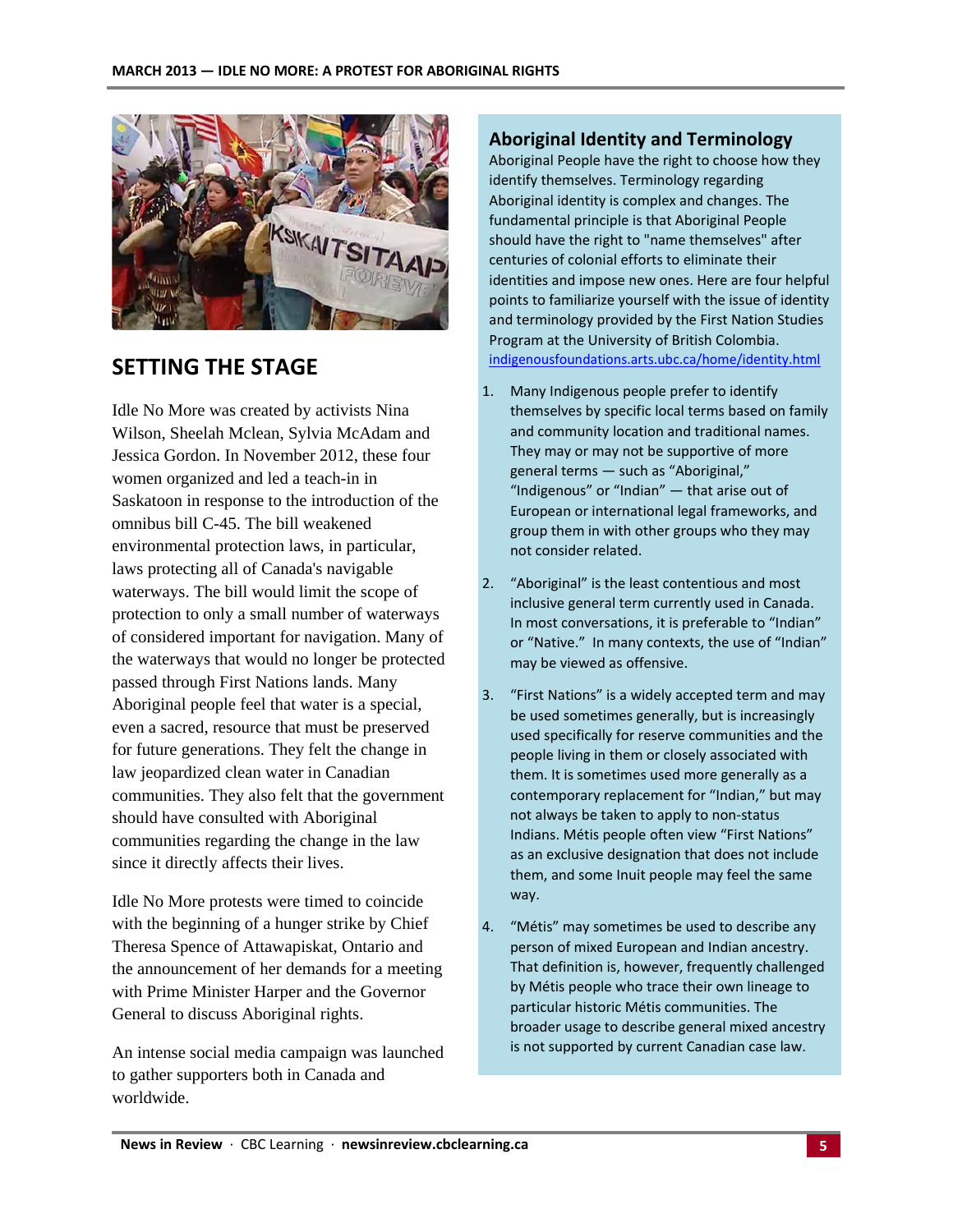The two main goals of the movement are the establishment of a nation-to-nation relationship between First Nations and the government of Canada as well as social and environmental sustainability. There are a diverse range of ideas within the First Nations population regarding how these goals would best be achieved. Some of the shared concerns amongst First Nations people and their allies who back the Idle No More movement are the need for treaty modernization; increased land claims; and the end of resource exploitation on First Nations land without benefit to First Nations communities.

To promote its cause, Idle No More flash mobs danced in shopping malls and other public spaces. Brief blockades of railway lines and border crossings occurred. All protests and demonstrations were peaceful. The protests have, however, caused polarized debate in the media, bringing out supporters and critics.

As the movement gained recognition, the founders stated that they wanted Idle No More to remain "grassroots", believing that the movement represents a different vision than that of First Nations chiefs. The Idle No More originators feel that many First Nations chiefs are not negotiating effectively with the federal government and that the chiefs do not adequately represent the needs of Aboriginal peoples. Despite this friction, by early January

2013 both Shawn Atleo, leader of the Assembly of First Nations (AFN), and other chiefs were beginning to use the protests' momentum to demand treaty rights and improved living standards. The AFN is an organization representing First Nations leaders in Canada.

On January 4, 2013, Prime Minister Harper announced a meeting with a delegation of First Nation leaders coordinated by the AFN. The meeting was held on January 11. The preparations for the meeting were the subject of intense negotiation within the AFN membership. Some Ontario and Manitoba chiefs voted not to attend. They chose to boycott the meeting, demanding that more chiefs be in attendance and questioning the meeting's agenda.

Attending the meeting were AFN National Chief Shawn Atleo and a delegation of chiefs from several provinces and the Yukon, as well as AFN representatives from its Youth Council, Women's Council and Elders Council. The ceremonial meeting with Governor General Johnston was attended by around 100 chiefs, including Chief Theresa Spence. The meeting concluded with a promise to continue the dialogue with Atleo and to further consult with First Nations groups on environmental issues and legislative matters.

On the day of the meeting, the Idle No More movement organized protests on Parliament Hill and in cities across Canada.

### **To Consider**

- 1. Do you think the Idle No More movement has been successful? Explain your answer.
- 2. What impact do you think the Idle No More movement may have in the future? Explain your answer.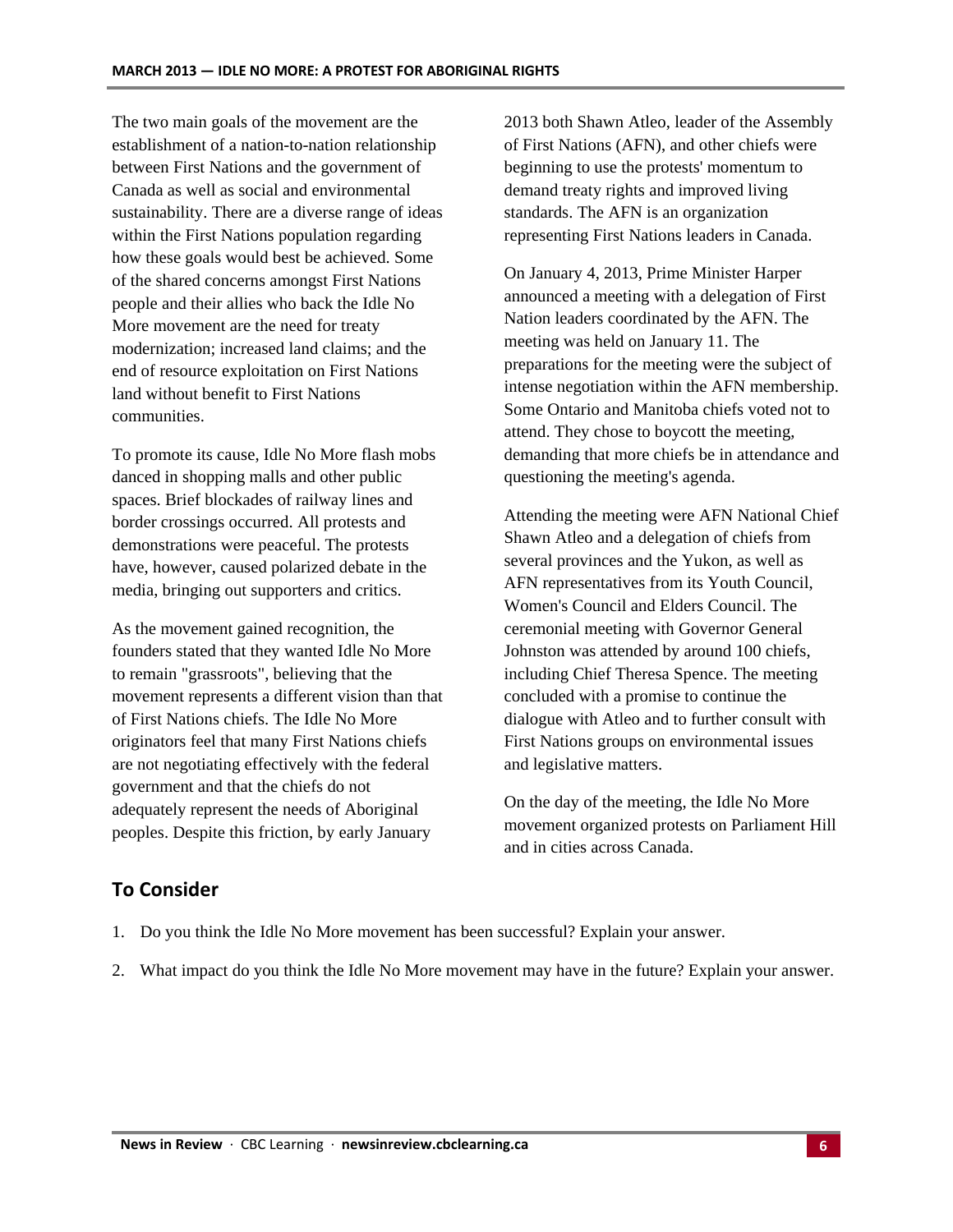## **ACTIVITY: Evaluating Sources**

Read the excerpt of the Idle No More Manifesto to further understand the goals of the movement.

- 1. What are the main arguments?
- 2. Who is the author? Why is the author writing this manifesto?
- 3. What solutions are implied?
- 4. What counter arguments could be made to this manifesto? Who might make them and why?

**"We contend that**: The Treaties are nation to nation agreements between Canada and First Nations who are sovereign nations. The Treaties are agreements that cannot be altered or broken by one side of the two Nations. The spirit and intent of the Treaty agreements meant that First Nations peoples would share the land, but retain their inherent rights to lands and resources. Instead, First Nations have experienced a history of colonization which has resulted in outstanding land claims, lack of resources and unequal funding for services such as education and housing.

**We contend that**: The state of Canada has become one of the wealthiest countries in the world by using the land and resources. Canadian mining, logging, oil and fishing companies are the most powerful in the world due to land and resources. Some of the poorest First Nations communities [such as Attawapiskat] have mines or other developments on their land but do not get a share of the profit. The taking of resources has left many lands and waters poisoned — the animals and plants are dying in many areas in Canada. We cannot live without the land and water. We have laws older than this colonial government about how to live with the land.

**We contend that:** Currently, this government is trying to pass many laws so that reserve lands can also be bought and sold by big companies to get profit from resources. They are promising to share this time...Why would these promises be different from past promises? We will be left with nothing but poisoned water, land and air. This is an attempt to take away sovereignty and the inherent right to land and resources from First Nations peoples.

**We contend that:** There are many examples of other countries moving towards sustainability, and we must demand sustainable development as well. We believe in healthy, just, equitable and sustainable communities and have a vision and plan of how to build them. Please join us in creating this vision.

Idle No More Manifesto: idlenomore.ca/manifesto

**"**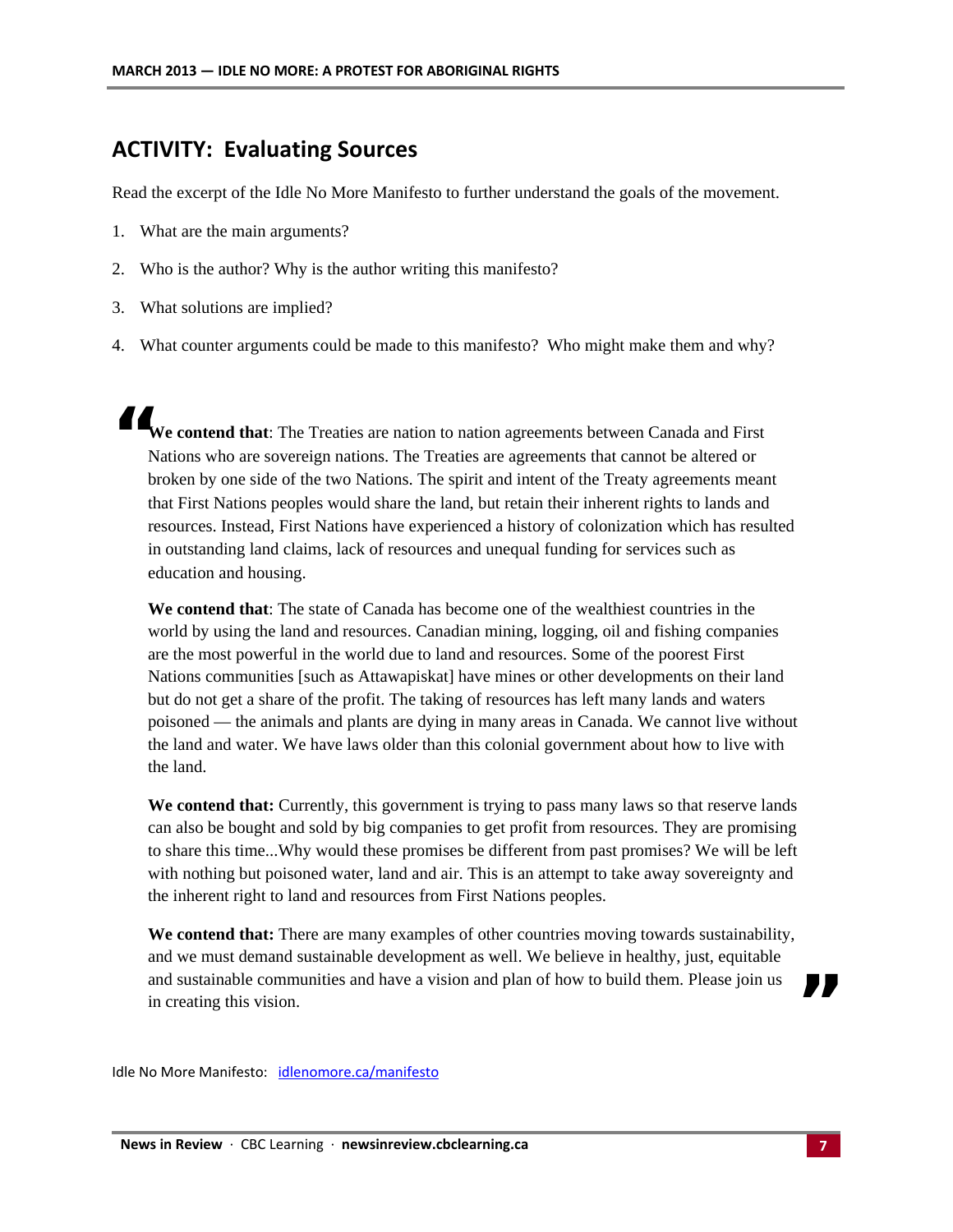# **ACTIVITY – Aboriginal Advocacy: Before and Beyond Idle No More**

The Idle No More movement has gained a wide audience as one of the most recent examples of Aboriginal advocacy. However, Aboriginal peoples in Canada have been engaged in strengthening and empowering their communities and engaging in legal and political challenges to provincial and federal governments for a long time. Many Aboriginal peoples have also sought to educate non-indigenous Canadians about their role in the resolution of the many challenges facing Aboriginal communities and to encourage non-indigenous Canadians to join them to achieve common goals.

### **Research Activity**

Choose one of the following examples of Aboriginal advocacy. Prepare a brief oral report to share that focuses on identifying the main issue, explaining the response to the issue, evaluating the effectiveness of the act of advocacy, and summarizing whether or not you feel the issue is important to you.

| A | Listuguj Mi'Gmaq Fishery, $1981 - A$ battle for the right to fish<br>Suggested source: youtube.com/watch?v=CJNAbGXk9cU                                                                                                              |
|---|-------------------------------------------------------------------------------------------------------------------------------------------------------------------------------------------------------------------------------------|
| B | Grassy Narrows First Nation, 2012 - Six young people walk 2,000 kilometres trek to raise<br>awareness of mercury poisoning<br>Suggested source: cbc.ca/news/canada/thunder-bay/story/2012/05/23/tby-grassy-narrows-<br>walkers.html |
|   | Mother Earth Water Walk, 2006 – Ojibwa Josephine Mandamin walk around the great lakes to<br>raise awareness of the health of the great lakes.<br>Suggested source: motherearthwaterwalk.com                                         |
| D | Yinka Dene Alliance-Freedom Train, 2012 – Opposing the Enbridge pipeline/tanker project<br>Suggested source: freedomtrain2012.com                                                                                                   |

### **Community Connections**

Research an issue of interest to Aboriginal people of your community. Ask an elder, senator or Aboriginal teacher to come to your class to address that issue.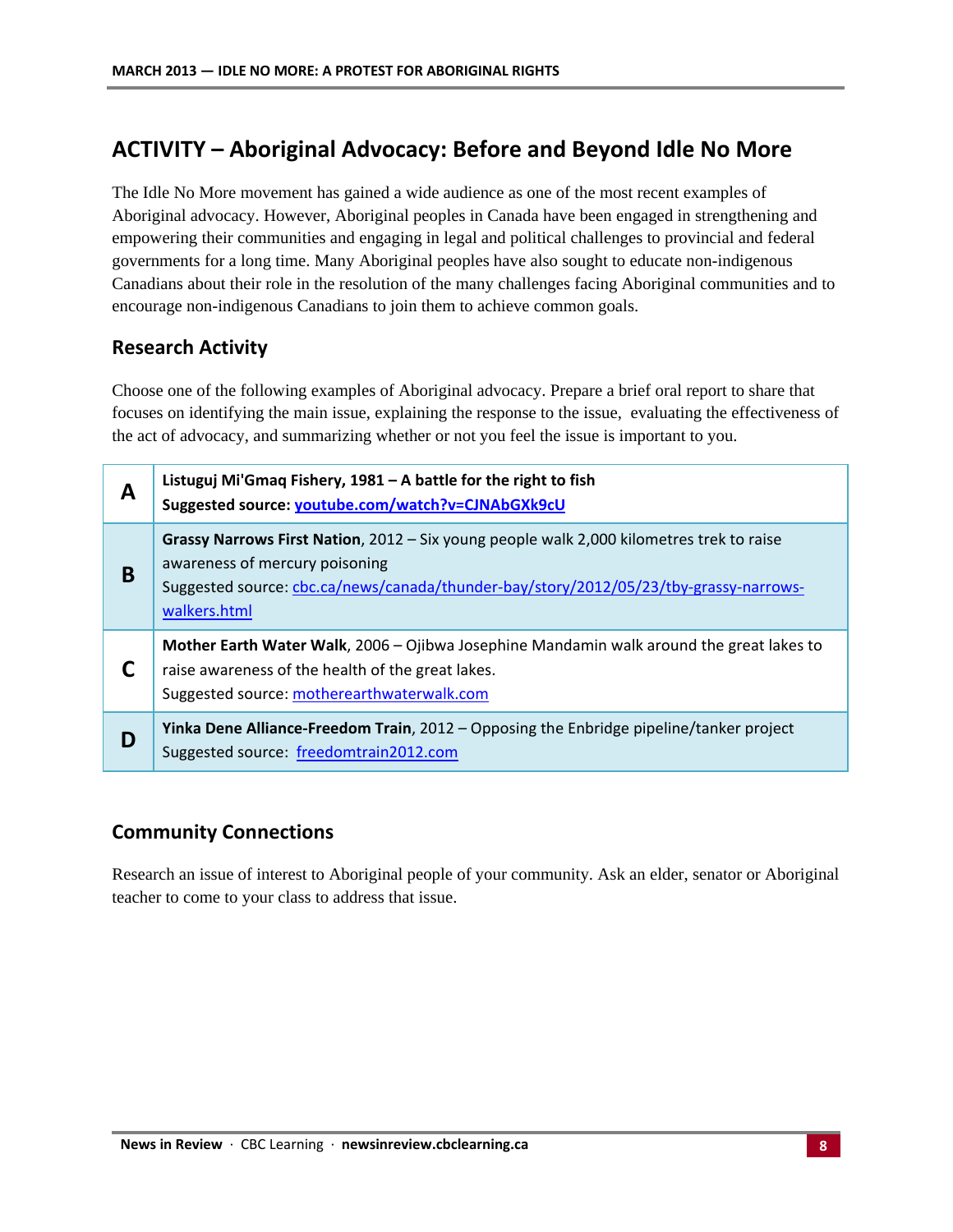## **VIDEO REVIEW**

#### **Pre‐viewing Questions**

1. What do you think of when you hear of a political protest?

2. Why do you think that some citizens engage in political protest?

3. State example of protests that helped to make a society "fairer".

4. Why do you think that some Aboriginal People in Canada are engaged in political protests?

<u> 1989 - Johann Barbara, martxa alemaniar a</u>

### **Viewing Questions**

- 1. Who began the Idle No More online movement?
- 2. What did Attawapiskat Chief Theresa Spence do in order to draw the government's attention to First Nations communities?

3. List three types of protest that the Idle No More movement has precipitated.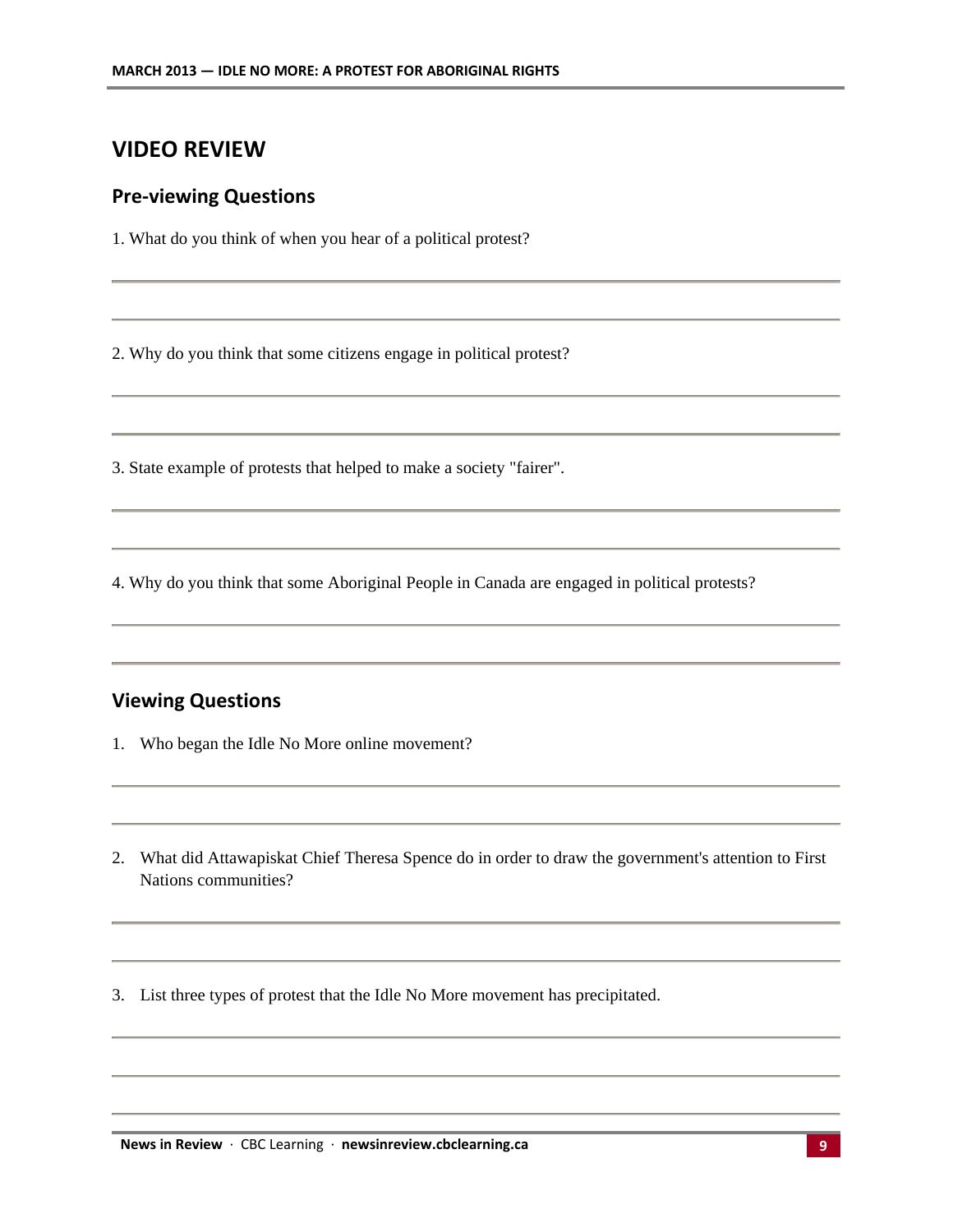- 4. Why were those involved in the Idle No More movement concerned about changes to existing legislation?
- 5. What may be the biggest challenge for the Idle No More movement?

6. Why are Eddie Gardner and Ernie Victor concerned about Bill C-45?

7. Why does Wenona Victor believe the Idle No More movement is sustainable?

8. Ernie Victor hopes the movement educated all Canadians. What does he hope we will learn?

9. Why are some people not happy with the Idle No More movement?

10. How do the protesters know that their message is being heard?

11. What was the outcome of Chief Spence's protest?